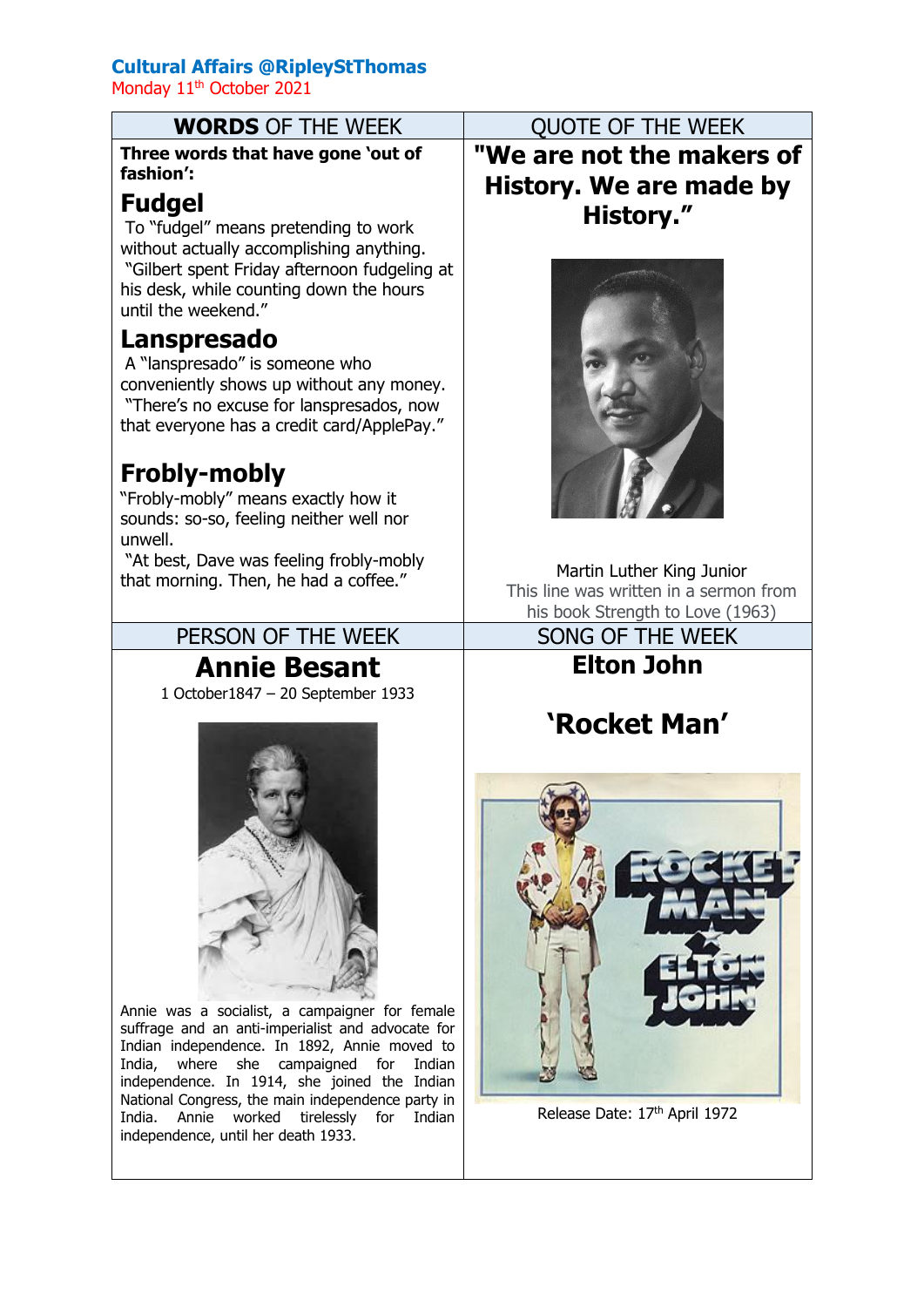## **Cultural Affairs @RipleyStThomas**

Monday 11<sup>th</sup> October 2021

| <b>WORDS OF THE WEEK</b>                                                                                                                                                                                                                                                                                                                                                                                                                                       | <b>QUOTE OF THE WEEK</b>                                                                                                                                                                                                                                     |
|----------------------------------------------------------------------------------------------------------------------------------------------------------------------------------------------------------------------------------------------------------------------------------------------------------------------------------------------------------------------------------------------------------------------------------------------------------------|--------------------------------------------------------------------------------------------------------------------------------------------------------------------------------------------------------------------------------------------------------------|
| Challenge your teachers, parents and<br>grandparents to think of more words that<br>they used to use but no longer hear.<br>Are there any words that you use that your<br>parents do not know the meaning to, or words<br>that you use that they have different meaning<br>for?<br>Eg; Thirsty<br>Do you know the meaning to the<br>following:<br><b>Nomophobia</b><br><b>Awe walk</b><br>https://www.pearsonpte.com/art<br>icles/10-new-english-words-for-202 | "We are not the makers of<br>History. We are made by<br>History."<br>https://www.nobelprize.org/prizes/peace/1<br>964/king/biographical/<br>Read the article above and list 5 facts<br>about Martin Luther King Jnr.                                         |
| PERSON OF THE WEEK                                                                                                                                                                                                                                                                                                                                                                                                                                             | SONG OF THE WEEK                                                                                                                                                                                                                                             |
| <b>Annie Besant</b><br>Find out more about Annie's life here:<br>https://www.britishempire.co.uk/biography/<br>anniebesant.htm                                                                                                                                                                                                                                                                                                                                 | <b>Elton John</b><br>'Rocket Man'<br>Q: Why has this song been chosen?<br>A: This month in 1845, Robert Goddard<br>constructed the first liquid fuelled rocket.<br>Watch the short clip to find out more:<br>https://www.youtube.com/watch?v=sGZZ2QHprH<br>w |